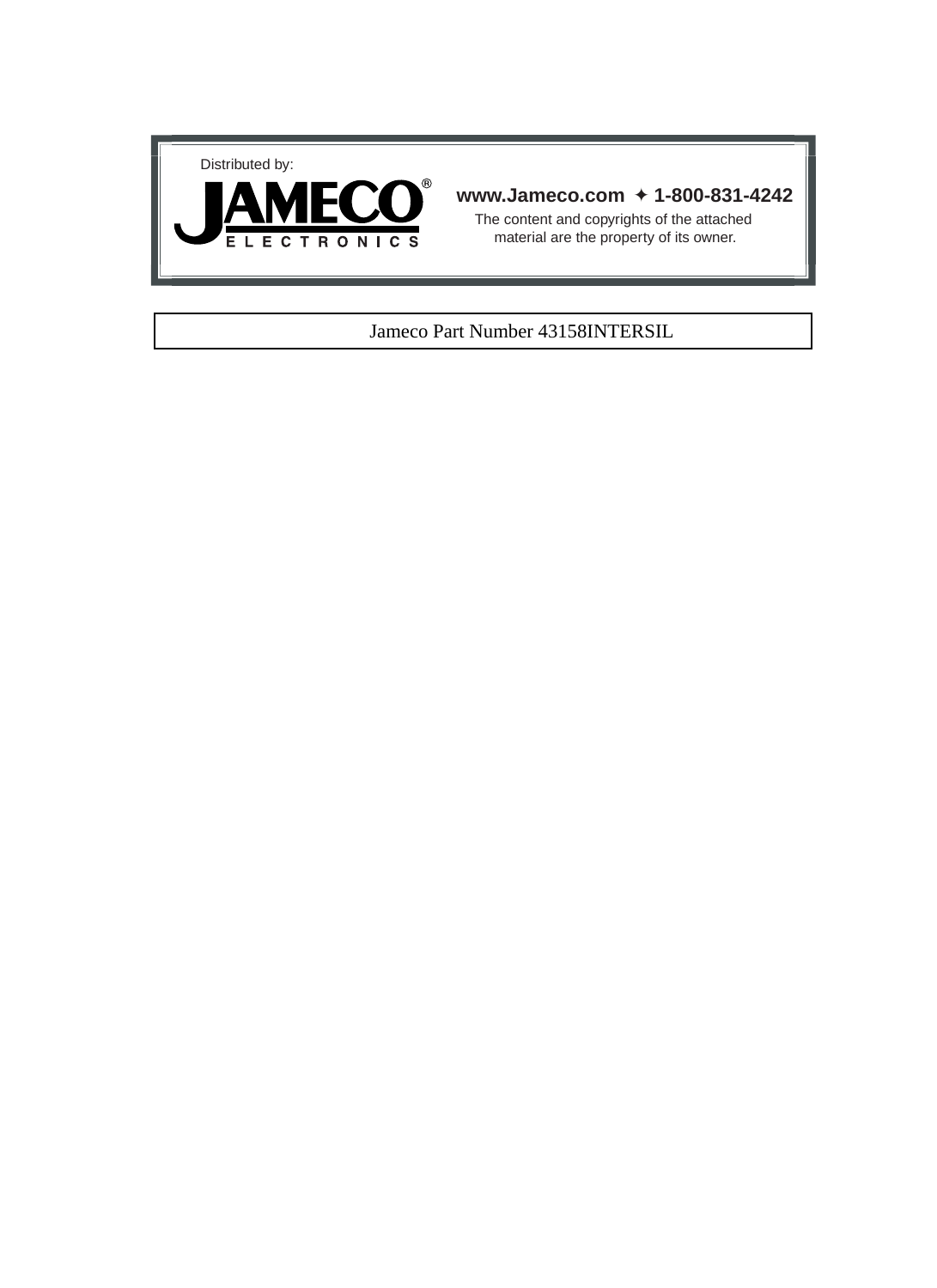

# **HD-6402**

# **CMOS Universal Asynchronous Receiver Transmitter (UART)**

March 1997

#### **Features**

- **8.0MHz Operating Frequency (HD-6402B)**
- **2.0MHz Operating Frequency (HD-6402R)**
- **Low Power CMOS Design**
- **Programmable Word Length, Stop Bits and Parity**
- **Automatic Data Formatting and Status Generation**
- **Compatible with Industry Standard UARTs**
- **Single +5V Power Supply**
- **CMOS/TTL Compatible Inputs**

## **Description**

The HD-6402 is a CMOS UART for interfacing computers or microprocessors to an asynchronous serial data channel. The receiver converts serial start, data, parity and stop bits. The transmitter converts parallel data into serial form and automatically adds start, parity and stop bits. The data word length can be 5, 6, 7 or 8 bits. Parity may be odd or even. Parity checking and generation can be inhibited. The stop bits may be one or two or one and one-half when transmitting 5-bit code.

The HD-6402 can be used in a wide range of applications including modems, printers, peripherals and remote data acquisition systems. Utilizing the Intersil advanced scaled SAJI IV CMOS process permits operation clock frequencies up to 8.0MHz (500K Baud). Power requirements, by comparison, are reduced from 300mW to 10mW. Status logic increases flexibility and simplifies the user interface.

## **Ordering Information**

| <b>PACKAGE</b>      | <b>TEMPERATURE RANGE</b>                  | $2MHz = 125K$ BAUD | $8MHz = 500K$ BAUD | PKG. NO. |
|---------------------|-------------------------------------------|--------------------|--------------------|----------|
| <b>IPlastic DIP</b> | $-40^{0}$ C to $+85^{0}$ C                | HD3-6402R-9        | HD3-6402B-9        | E40.6    |
| <b>ICERDIP</b>      | $-40^{0}$ C to $+85^{0}$ C                | <b>HD1-6402R-9</b> | HD1-6402B-9        | IF40.6   |
| SMD#                | -55 <sup>o</sup> C to +125 <sup>o</sup> C | 15962-9052501MQA   | I5962-9052502MQA   | IF40.6   |

## **Pinout**



#### 5-1 http://www.intersil.com or 407-727-9207 | Copyright © Intersil Corporation 1999CAUTION: These devices are sensitive to electrostatic discharge; follow proper IC Handling Procedures. File Number 2956.1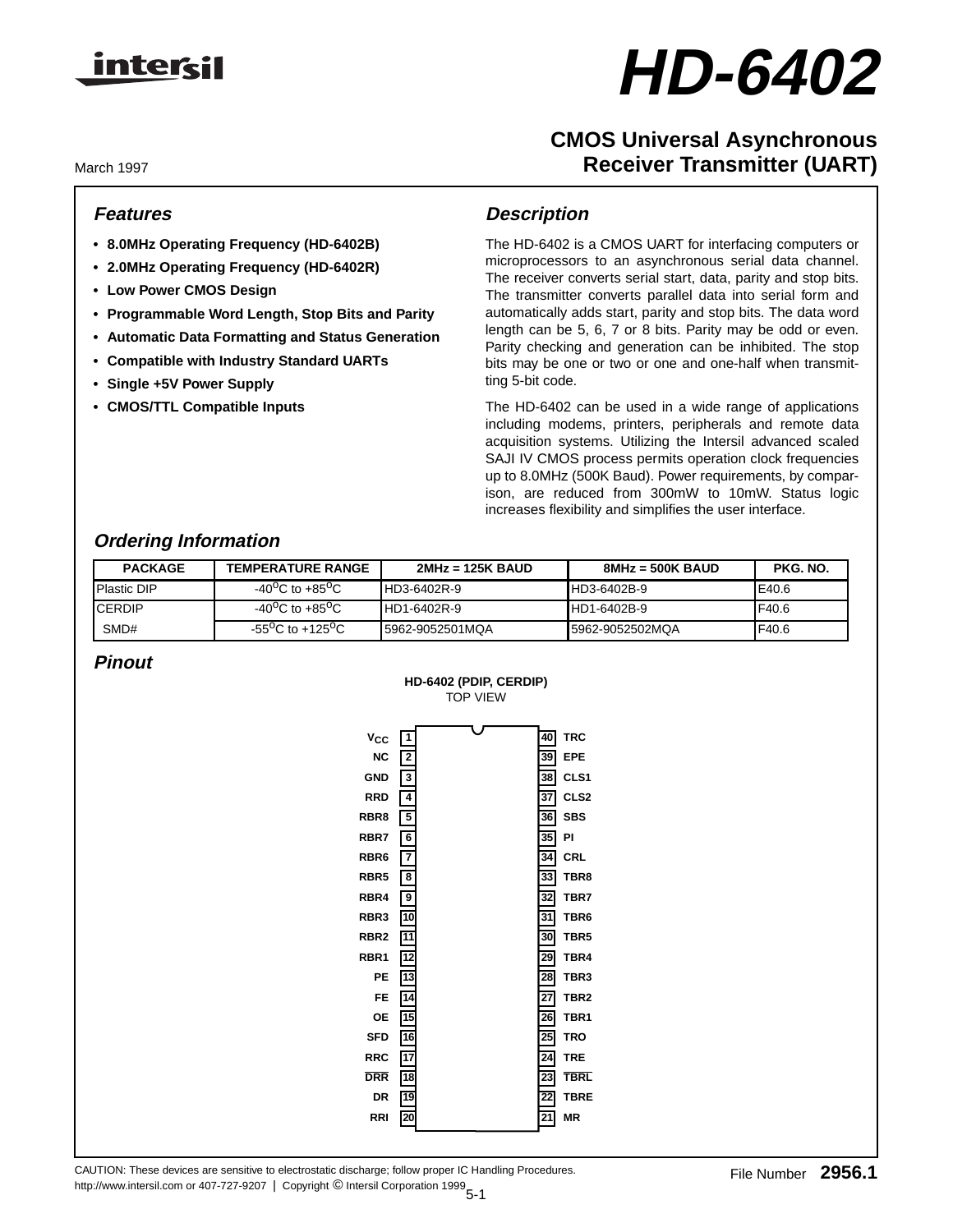

#### **Control Definition**

| <b>CONTROL WORD</b> |                  |                |                         | <b>CHARACTER FORMAT</b> |                  |                  |                   |                  |  |
|---------------------|------------------|----------------|-------------------------|-------------------------|------------------|------------------|-------------------|------------------|--|
| CLS <sub>2</sub>    | CLS <sub>1</sub> | <b>PI</b>      | <b>EPE</b>              | <b>SBS</b>              | <b>START BIT</b> | <b>DATA BITS</b> | <b>PARITY BIT</b> | <b>STOP BITS</b> |  |
| $\overline{0}$      | $\overline{0}$   | $\overline{0}$ | $\overline{0}$          | $\overline{0}$          | $\overline{1}$   | $\overline{5}$   | <b>ODD</b>        | $\overline{1}$   |  |
| $\mathbf 0$         | $\overline{0}$   | $\overline{0}$ | $\mathbf 0$             | $\overline{1}$          | $\mathbf{1}$     | $\overline{5}$   | ODD               | 1.5              |  |
| $\overline{0}$      | $\overline{0}$   | $\overline{0}$ | $\overline{1}$          | $\overline{0}$          | $\overline{1}$   | 5                | <b>EVEN</b>       | $\overline{1}$   |  |
| $\overline{0}$      | $\overline{0}$   | $\overline{0}$ | $\overline{1}$          | $\overline{1}$          | $\mathbf{1}$     | $\overline{5}$   | <b>EVEN</b>       | 1.5              |  |
| $\mathbf 0$         | $\mathbf 0$      | 1              | $\overline{X}$          | $\mathbf 0$             | $\mathbf{1}$     | 5                | <b>NONE</b>       | $\mathbf{1}$     |  |
| $\overline{0}$      | $\overline{0}$   | $\overline{1}$ | $\overline{X}$          | $\overline{1}$          | $\overline{1}$   | $\overline{5}$   | <b>NONE</b>       | 1.5              |  |
| $\overline{0}$      | $\overline{1}$   | $\overline{0}$ | $\overline{0}$          | $\overline{0}$          | $\overline{1}$   | $\overline{6}$   | ODD               | $\overline{1}$   |  |
| $\mathbf 0$         | $\mathbf{1}$     | $\mathbf 0$    | $\mathbf 0$             | $\mathbf{1}$            | $\mathbf{1}$     | 6                | ODD               | $\overline{2}$   |  |
| $\overline{0}$      | $\mathbf{1}$     | $\overline{0}$ | $\overline{1}$          | $\overline{0}$          | $\overline{1}$   | 6                | <b>EVEN</b>       | $\overline{1}$   |  |
| $\mathbf 0$         | $\mathbf{1}$     | $\overline{0}$ | $\overline{1}$          | $\mathbf{1}$            | $\overline{1}$   | 6                | <b>EVEN</b>       | $\overline{2}$   |  |
| $\mathbf 0$         | $\overline{1}$   | $\mathbf{1}$   | $\overline{\mathsf{x}}$ | $\mathbf 0$             | $\mathbf{1}$     | 6                | <b>NONE</b>       | $\overline{1}$   |  |
| $\overline{0}$      | $\overline{1}$   | $\overline{1}$ | X                       | $\overline{1}$          | $\mathbf{1}$     | 6                | <b>NONE</b>       | $\overline{2}$   |  |
| $\mathbf{1}$        | $\overline{0}$   | $\overline{0}$ | $\mathbf 0$             | $\mathbf 0$             | $\mathbf{1}$     | $\overline{7}$   | <b>ODD</b>        | $\mathbf{1}$     |  |
| $\mathbf{1}$        | $\overline{0}$   | $\overline{0}$ | $\mathbf 0$             | $\overline{1}$          | $\mathbf{1}$     | $\overline{7}$   | <b>ODD</b>        | $\overline{2}$   |  |
| $\overline{1}$      | $\overline{0}$   | $\overline{0}$ | $\overline{1}$          | $\overline{0}$          | $\overline{1}$   | $\overline{7}$   | <b>EVEN</b>       | $\overline{1}$   |  |
| $\mathbf{1}$        | $\overline{0}$   | $\overline{0}$ | $\mathbf{1}$            | $\overline{1}$          | $\mathbf{1}$     | $\overline{7}$   | <b>EVEN</b>       | $\overline{2}$   |  |
| $\mathbf{1}$        | $\mathbf 0$      | $\mathbf{1}$   | $\overline{\mathsf{x}}$ | $\mathbf 0$             | $\mathbf{1}$     | $\overline{7}$   | <b>NONE</b>       | $\mathbf{1}$     |  |
| $\mathbf{1}$        | $\overline{0}$   | $\overline{1}$ | X                       | $\overline{1}$          | $\overline{1}$   | $\overline{7}$   | <b>NONE</b>       | $\overline{2}$   |  |
| $\mathbf{1}$        | $\mathbf{1}$     | $\overline{0}$ | $\overline{0}$          | $\overline{0}$          | $\mathbf{1}$     | $\overline{8}$   | ODD               | $\overline{1}$   |  |
| $\mathbf{1}$        | $\mathbf{1}$     | $\mathbf 0$    | $\mathbf 0$             | $\mathbf{1}$            | $\mathbf{1}$     | 8                | ODD               | $\overline{2}$   |  |
| $\mathbf{1}$        | $\mathbf{1}$     | $\overline{0}$ | $\overline{1}$          | $\overline{0}$          | $\overline{1}$   | 8                | <b>EVEN</b>       | $\overline{1}$   |  |
| $\mathbf{1}$        | $\overline{1}$   | $\overline{0}$ | $\overline{1}$          | $\overline{1}$          | $\overline{1}$   | $\overline{8}$   | <b>EVEN</b>       | $\overline{2}$   |  |
| $\mathbf{1}$        | $\mathbf{1}$     | $\mathbf{1}$   | $\overline{\mathsf{x}}$ | $\mathbf 0$             | $\mathbf{1}$     | 8                | <b>NONE</b>       | $\overline{1}$   |  |
| $\mathbf{1}$        | $\overline{1}$   | $\mathbf{1}$   | $\pmb{\mathsf{x}}$      | $\mathbf{1}$            | $\overline{1}$   | 8                | <b>NONE</b>       | $\overline{2}$   |  |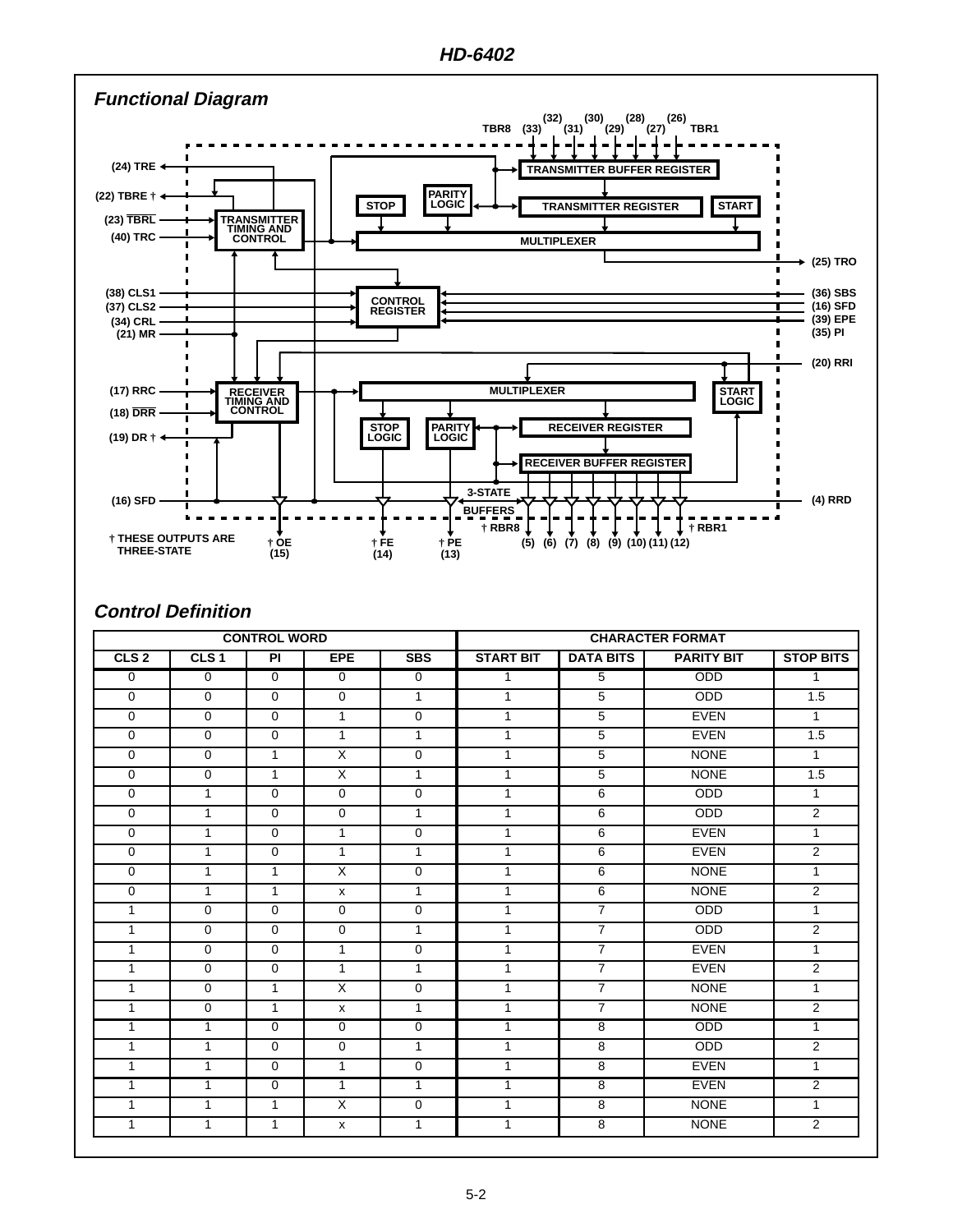# **Pin Description**

|              |         | <b>PINTYPE SYMBOL</b> | <b>DESCRIPTION</b>                                                                                                                                              |                                                                                        |              | <b>PIN TYPE SYMBOL</b> | <b>DESCRIPTION</b>                                                                                                                                                                                 |  |
|--------------|---------|-----------------------|-----------------------------------------------------------------------------------------------------------------------------------------------------------------|----------------------------------------------------------------------------------------|--------------|------------------------|----------------------------------------------------------------------------------------------------------------------------------------------------------------------------------------------------|--|
| $\mathbf{1}$ |         | V <sub>cc</sub> t     | Positive Voltage Supply                                                                                                                                         | 22                                                                                     | O            | <b>TBRE</b>            | A high level on TRANSMITTER BUFFER REGIS-                                                                                                                                                          |  |
| 2            |         | <b>NC</b>             | No Connection                                                                                                                                                   |                                                                                        |              |                        | TER EMPTY indicates the transmitter buffer register<br>has transferred its data to the transmitter register                                                                                        |  |
| 3            |         | <b>GND</b>            | Ground                                                                                                                                                          |                                                                                        |              |                        | and is ready for new data.                                                                                                                                                                         |  |
| 4            | ı       | <b>RRD</b>            | A high level on RECEIVER REGISTER DISABLE<br>forces the receiver holding out-puts RBR1-RBR8<br>to high impedance state.                                         | 23                                                                                     | ı            | <b>TBRL</b>            | A low level on TRANSMITTER BUFFER REGIS-<br>TER LOAD transfers data from inputs TBR1-<br>TBR8 into the transmitter buffer register. A low to<br>high transition on TBRL initiates data transfer to |  |
| 5            | $\circ$ | RBR8                  | The contents of the RECEIVER BUFFER REGIS-<br>TER appear on these three-state outputs. Word for-<br>mats less than 8 characters are right justified to<br>RBR1. |                                                                                        |              |                        | the transmitter register. If busy, transfer is auto-<br>matically delayed so that the two characters are<br>transmitted end to end.                                                                |  |
| 6            | O       | RBR7                  | See Pin 5-RBR8                                                                                                                                                  | 24                                                                                     | $\circ$      | TRE                    | A high level on TRANSMITTER REGISTER EMP-                                                                                                                                                          |  |
| 7            | O       | RBR <sub>6</sub>      | See Pin 5-RBR8                                                                                                                                                  |                                                                                        |              |                        | TY indicates completed transmission of a charac-<br>ter including stop bits.                                                                                                                       |  |
| 8            | O       | RBR <sub>5</sub>      | See Pin 5-RBR8                                                                                                                                                  | 25                                                                                     | O            | TRO                    | Character data, start data and stop bits appear se-                                                                                                                                                |  |
| 9            | O       | RBR4                  | See Pin 5-RBR8                                                                                                                                                  |                                                                                        |              |                        | rially at the TRANSMITTER REGISTER OUTPUT.                                                                                                                                                         |  |
| 10           | O       | RBR3                  | See Pin 5-RBR8                                                                                                                                                  | 26                                                                                     | ı            | TRB1                   | Character data is loaded into the TRANSMITTER                                                                                                                                                      |  |
| 11           | O       | RBR <sub>2</sub>      | See Pin 5-RBR8                                                                                                                                                  |                                                                                        |              |                        | BUFFER REGISTER via inputs TBR1-TBR8. For<br>character formats less than 8 bits the TBR8, 7 and                                                                                                    |  |
| 12           | O       | RBR1                  | See Pin 5-RBR8                                                                                                                                                  |                                                                                        |              |                        | 6 inputs are ignored corresponding to their pro-                                                                                                                                                   |  |
| 13           | O       | PE                    | A high level on PARITY ERROR indicates received                                                                                                                 |                                                                                        |              |                        | grammed word length.                                                                                                                                                                               |  |
|              |         |                       | parity does not match parity programmed by control<br>bits. When parity is inhibited this output is low.                                                        | 27                                                                                     | $\mathbf{I}$ | TBR <sub>2</sub>       | See Pin 26-TBR1.                                                                                                                                                                                   |  |
| 14           | O       | FE                    |                                                                                                                                                                 | 28                                                                                     | ı            | TBR <sub>3</sub>       | See Pin 26-TBR1.                                                                                                                                                                                   |  |
|              |         |                       | A high level on FRAMING ERROR indicates the<br>first stop bit was invalid.                                                                                      | 29                                                                                     | ı            | TBR4                   | See Pin 26-TBR1.                                                                                                                                                                                   |  |
| 15           | O       | OE                    | A high level on OVERRUN ERROR indicates the                                                                                                                     | 30                                                                                     | ı            | TBR5                   | See Pin 26-TBR1.                                                                                                                                                                                   |  |
|              |         |                       | data received flag was not cleared before the last                                                                                                              | 31                                                                                     | ı            | TBR <sub>6</sub>       | See Pin 26-TBR1.                                                                                                                                                                                   |  |
|              |         |                       | character was transferred to the receiver buffer<br>register.                                                                                                   | 32                                                                                     | ı            | TBR7                   | See Pin 26-TBR1.                                                                                                                                                                                   |  |
| 16           | ı       | <b>SFD</b>            | A high level on STATUS FLAGS DISABLE forces                                                                                                                     | 33                                                                                     | ı            | TBR8                   | See Pin 26-TBR1.                                                                                                                                                                                   |  |
|              |         |                       | the outputs PE, FE, OE, DR, TBRE to a high im-<br>pedance state.                                                                                                | 34                                                                                     |              | CRL                    | A high level on CONTROL REGISTER LOAD<br>loads the control register with the control word. The<br>control word is latched on the falling edge of CRL.                                              |  |
| 17           | ı       | <b>RRC</b>            | The Receiver register clock is 16X the receiver<br>data rate.                                                                                                   |                                                                                        |              |                        | CRL may be tied high.                                                                                                                                                                              |  |
| 18           | ı       | <b>DRR</b>            | A low level on DATA RECEIVED RESET clears<br>the data received output DR to a low level.                                                                        | 35                                                                                     | ı            | PI                     | A high level on PARITY INHIBIT inhibits parity gen-<br>eration, parity checking and forces PE output low.                                                                                          |  |
| 19           | O       | DR                    | A high level on DATA RECEIVED indicates a<br>character has been received and transferred to                                                                     | 36                                                                                     | $\mathbf{I}$ | <b>SBS</b>             | A high level on STOP BIT SELECT selects 1.5<br>stop bits for 5 character format and 2 stop bits for<br>other lengths.                                                                              |  |
|              |         |                       | the receiver buffer register.                                                                                                                                   | 37                                                                                     | ı            | CLS2                   | These inputs program the CHARACTER                                                                                                                                                                 |  |
| 20           | ı       | RRI                   | Serial data on RECEIVER REGISTER INPUT is<br>clocked into the receiver register.                                                                                |                                                                                        |              |                        | ENGTH SELECTED (CLS1 low CLS2 low 5 bits)<br>(CLS1 high CLS2 low 6 bits) (CLS1 low CLS2                                                                                                            |  |
| 21           |         | <b>MR</b>             | A high level on MASTER RESET clears PE, FE,<br>OE and DR to a low level and sets the transmitter                                                                | 38                                                                                     | ı            | CLS1                   | high 7 bits) (CLS1 high CLS2 high 8 bits.)<br>See Pin 37-CLS2.                                                                                                                                     |  |
|              |         |                       | register empty (TRE) to a high level 18 clock cycles<br>after MR falling edge. MR does not clear the receiv-                                                    | 39                                                                                     | ı            | <b>EPE</b>             | When PI is low, a high level on EVEN PARITY                                                                                                                                                        |  |
|              |         |                       | er buffer register. This input must be pulsed at least                                                                                                          |                                                                                        |              |                        | ENABLE generates and checks even parity. A low<br>level selects odd parity.                                                                                                                        |  |
|              |         |                       | once after power up. The HD-6402 must be master<br>reset after power up. The reset pulse should meet                                                            | 40                                                                                     | ı            | TRC                    | The TRANSMITTER REGISTER CLOCK is 16X                                                                                                                                                              |  |
|              |         |                       | V <sub>IH</sub> and t <sub>MR</sub> . Wait 18 clock cycles after the falling                                                                                    |                                                                                        |              |                        | the transmit data rate.                                                                                                                                                                            |  |
|              |         |                       | edge of MR before beginning operation.                                                                                                                          | $\dagger$ A 0.1µF decoupling capacitor from the V <sub>CC</sub> pin to the GND is rec- |              |                        |                                                                                                                                                                                                    |  |
|              |         |                       |                                                                                                                                                                 |                                                                                        | ommended.    |                        |                                                                                                                                                                                                    |  |
|              |         |                       |                                                                                                                                                                 |                                                                                        |              |                        |                                                                                                                                                                                                    |  |

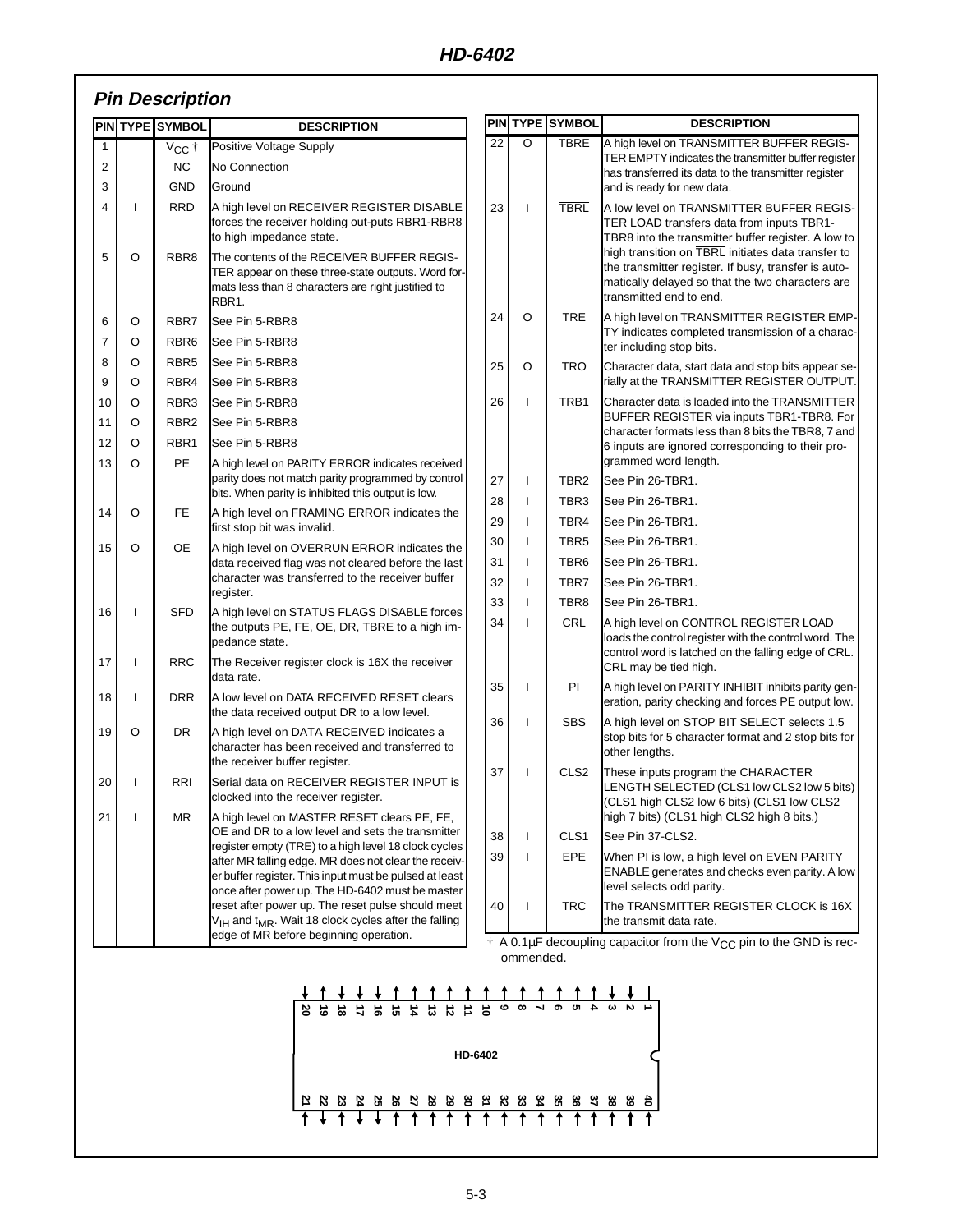#### **Transmitter Operation**

The transmitter section accepts parallel data, formats the data and transmits the data in serial form on the Transmitter Register Output (TRO) terminal (See serial data format). Data is loaded from the inputs TBR1-TBR8 into the Transmitter Buffer Register by applying a logic low on the Transmitter Buffer Register Load (TBRL) input (A). Valid data must be present at least t<sub>set</sub> prior to and t<sub>hold</sub> following the rising edge of  $\overline{\text{TBRL}}$ . If words less than 8 bits are used, only the least significant bits are transmitted. The character is right justified, so the least significant bit corresponds to TBR1 (B).

The rising edge of TBRL clears Transmitter Buffer Register Empty (TBRE). 0 to 1 Clock cycles later, data is transferred to the transmitter register, the Transmitter Register Empty (TRE) pin goes to a low state, TBRE is set high and serial data information is transmitted. The output data is clocked by Transmitter Register Clock (TRC) at a clock rate 16 times the data rate. A second low level pulse on TBRL loads data into the Transmitter Buffer Register (C). Data transfer to the transmitter register is delayed until transmission of the current data is complete (D). Data is automatically transferred to the transmitter register and transmission of that character begins one clock cycle later.



**FIGURE 1. TRANSMITTER TIMING (NOT TO SCALE)**

## **Receiver Operation**

Data is received in serial form at the Receiver Register Input (RRI). When no data is being received, RRI must remain high. The data is clocked through the Receiver Register Clock (RRC). The clock rate is 16 times the data rate. A low level on Data Received Reset (DRR) clears the Data Receiver (DR) line (A). During the first stop bit data is transferred from the Receiver Register to the Receiver Buffer Register (RBR) (B). If the word is less than 8 bits, the unused most significant bits will be a logic low. The output

character is right justified to the least significant bit RBR1. A logic high on Overrun Error (OE) indicates overruns. An overrun occurs when DR has not been cleared before the present character was transferred to the RBR. One clock cycle later DR is reset to a logic high, and Framing Error (FE) is evaluated (C). A logic high on FE indicates an invalid stop bit was received, a framing error. A logic high on Parity Error (PE) indicates a parity error.

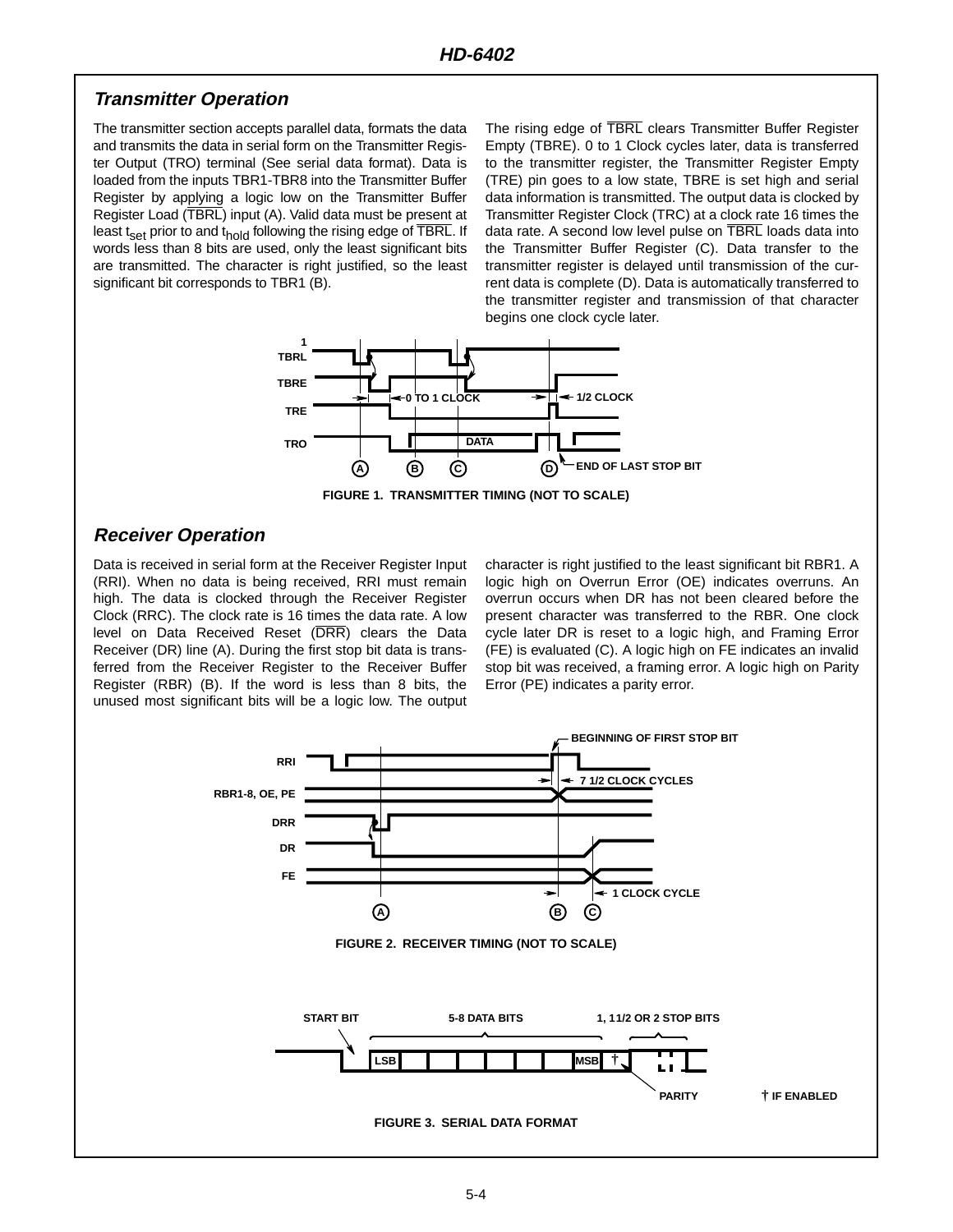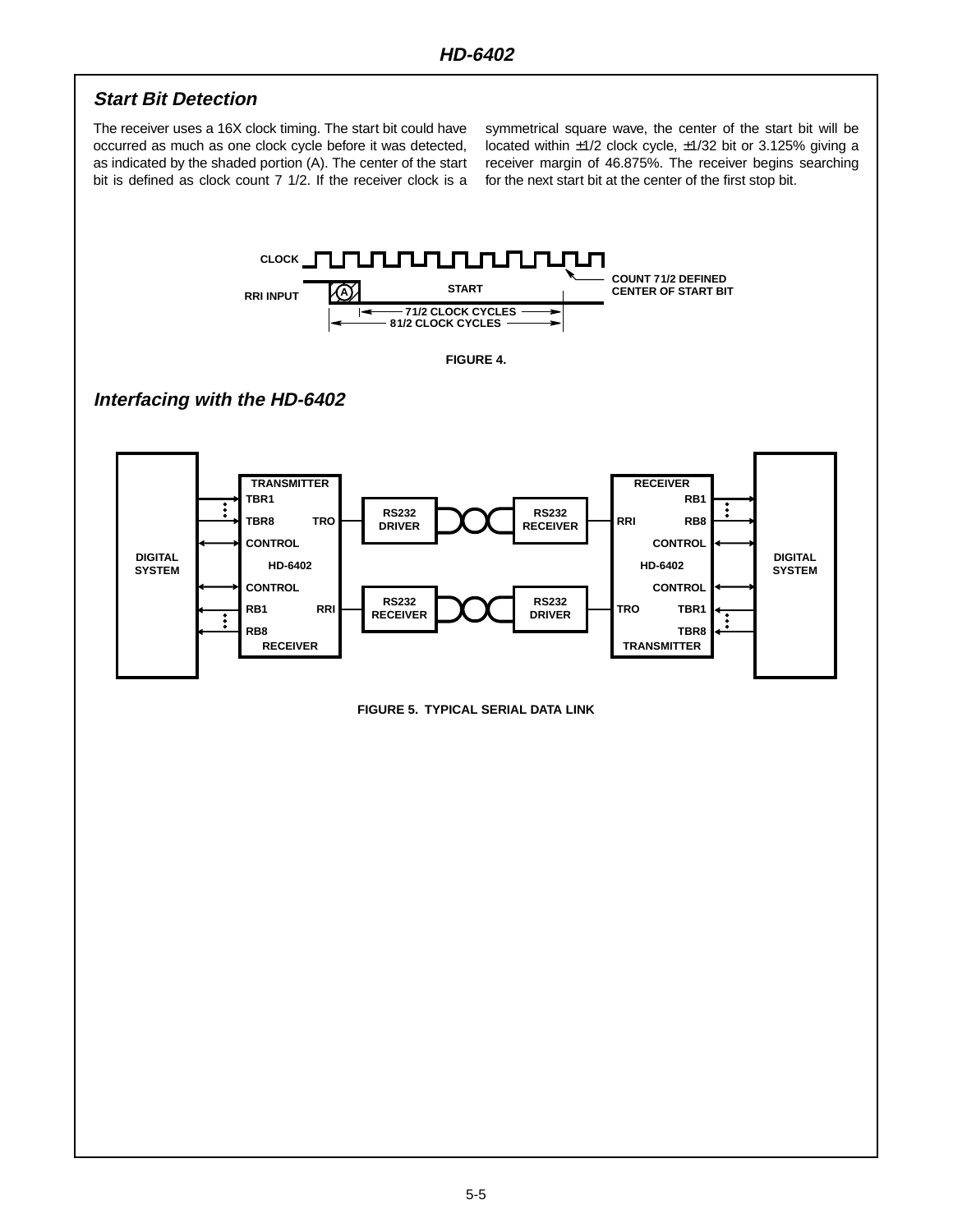## **HD-6402**

| <b>Absolute Maximum Ratings</b>                                                                                                                                                                                                                                                                   | <b>Thermal Information</b>                                            |                                 |                                        |
|---------------------------------------------------------------------------------------------------------------------------------------------------------------------------------------------------------------------------------------------------------------------------------------------------|-----------------------------------------------------------------------|---------------------------------|----------------------------------------|
| Input, Output or I/O Voltage Applied GND -0.5V to $V_{CC}$ +0.5V<br>Storage Temperature Range $\ldots \ldots \ldots \ldots \ldots \ldots$ -65 <sup>o</sup> C to +150 <sup>o</sup> C<br>Typical Derating Factor1mA/MHz Increase in ICCOP                                                           | Thermal Resistance (Typical)<br>CERDIP Package<br>PDIP Package 50°C/W | $\theta$ JA<br>$50^{\circ}$ C/W | $\theta$ JC<br>$12^{\circ}$ C/W<br>N/A |
| CAUTION: Stresses above those listed in "Absolute Maximum Ratings" may cause permanent damage to the device. This is a stress only rating and operation<br>of the device at these or any other conditions above those indicated in the operational sections of this specification is not implied. |                                                                       |                                 |                                        |

#### **Operating Conditions**

Operating Voltage Range . . . . . . . . . . . . . . . . . . . . . +4.5V to +5.5V Operating Temperature Range

HD-6402R-9, HD6402B-9 . . . . . . . . . . . . . . . . . . .-40oC to +85oC

## **DC Electrical Specifications**  $V_{CC} = 5.0V \pm 10\%$ ,  $T_A = -40^{\circ}\text{C}$  to  $+85^{\circ}\text{C}$  (HD-6402R-9, HD-6402B-9)

|                   |                                     | <b>LIMITS</b>        |            |              |                                                                                  |
|-------------------|-------------------------------------|----------------------|------------|--------------|----------------------------------------------------------------------------------|
| <b>SYMBOL</b>     | <b>PARAMETER</b>                    | <b>MIN</b>           | <b>MAX</b> | <b>UNITS</b> | <b>CONDITIONS</b>                                                                |
| V <sub>IH</sub>   | Logical "1" Input Voltage           | 2.0                  |            | V            | $V_{\text{CC}} = 5.5V$                                                           |
| $V_{\mathsf{IL}}$ | Logical "0" Input Voltage           |                      | 0.8        | V            | $V_{C,C} = 4.5V$                                                                 |
| $\mathbf{H}$      | Input Leakage Current               | $-1.0$               | 1.0        | μA           | $V_{IN}$ = GND or $V_{CC}$ , $V_{CC}$ = 5.5V                                     |
| V <sub>OH</sub>   | Logical "1" Output Voltage          | 3.0<br>$V_{CC}$ -0.4 |            | $\vee$       | $I_{OH} = -2.5mA$ , $V_{CC} = 4.5V$<br>$I_{OH} = -100 \mu A$                     |
| VOL               | Logical "0" Output Voltage          |                      | 0.4        | V            | $I_{OL}$ = +2.5mA, $V_{CC}$ = 4.5V                                               |
| <sup>I</sup> o    | <b>Output Leakage Current</b>       | $-1.0$               | 1.0        | μA           | $V_{\Omega}$ = GND or $V_{\text{CC}}$ , $V_{\text{CC}}$ = 5.5V                   |
| <b>ICCSB</b>      | <b>Standby Supply Current</b>       |                      | 100        | μA           | $V_{IN}$ = GND or $V_{CC}$ ; $V_{CC}$ = 5.5V,<br>Output Open                     |
| <b>ICCOP</b>      | Operating Supply Current (See Note) |                      | 2.0        | mA           | $V_{CC}$ = 5.5V, Clock Freq. = 2MHz,<br>$V_{IN}$ = $V_{CC}$ or GND, Outputs Open |

NOTE: Guaranteed, but not 100% tested

#### **Capacitance**  $T_A = +25^\circ \text{C}$

|                           |               |                                                                  | LIMIT          |              |
|---------------------------|---------------|------------------------------------------------------------------|----------------|--------------|
| <b>PARAMETER</b>          | <b>SYMBOL</b> | <b>CONDITIONS</b>                                                | <b>TYPICAL</b> | <b>UNITS</b> |
| Input Capacitance         | <b>CIN</b>    | Freq. = 1MHz, all measurements are referenced to de-<br>vice GND | 25             | pF           |
| <b>Output Capacitance</b> | COUT          |                                                                  | 25             | pF           |

#### **AC Electrical Specifications**  $V_{CC} = 5.0V \pm 10\%$ ,  $T_A = -40^{\circ}\text{C}$  to  $+85^{\circ}\text{C}$  (HD-6402R-9, HD6402B-9)

|                          |                              | <b>LIMITS HD-6402R</b> |            | <b>LIMITS HD-6402B</b> |            |              |                        |
|--------------------------|------------------------------|------------------------|------------|------------------------|------------|--------------|------------------------|
| <b>SYMBOL</b>            | <b>PARAMETER</b>             | <b>MIN</b>             | <b>MAX</b> | <b>MIN</b>             | <b>MAX</b> | <b>UNITS</b> | <b>CONDITIONS</b>      |
| $(1)$ fCLOCK             | <b>Clock Frequency</b>       | D.C.                   | 2.0        | D.C.                   | 8.0        | <b>MHz</b>   | $C_L = 50pF$           |
| $(2)$ t <sub>p</sub> $W$ | Pulse Widths, CRL, DRR, TBRL | 150                    |            | 75                     | ۰          | ns           | See Switching Waveform |
| $(3)$ t <sub>MR</sub>    | Pulse Width MR               | 150                    |            | 150                    |            | ns           |                        |
| $(4)$ t <sub>SET</sub>   | Input Data Setup Time        | 50                     |            | 20                     |            | ns           |                        |
| $(5)$ $t_{HOLD}$         | Input Data Hold Time         | 60                     |            | 20                     |            | ns           |                        |
| $(6)$ t <sub>EN</sub>    | <b>Output Enable Time</b>    |                        | 160        |                        | 35         | ns           |                        |